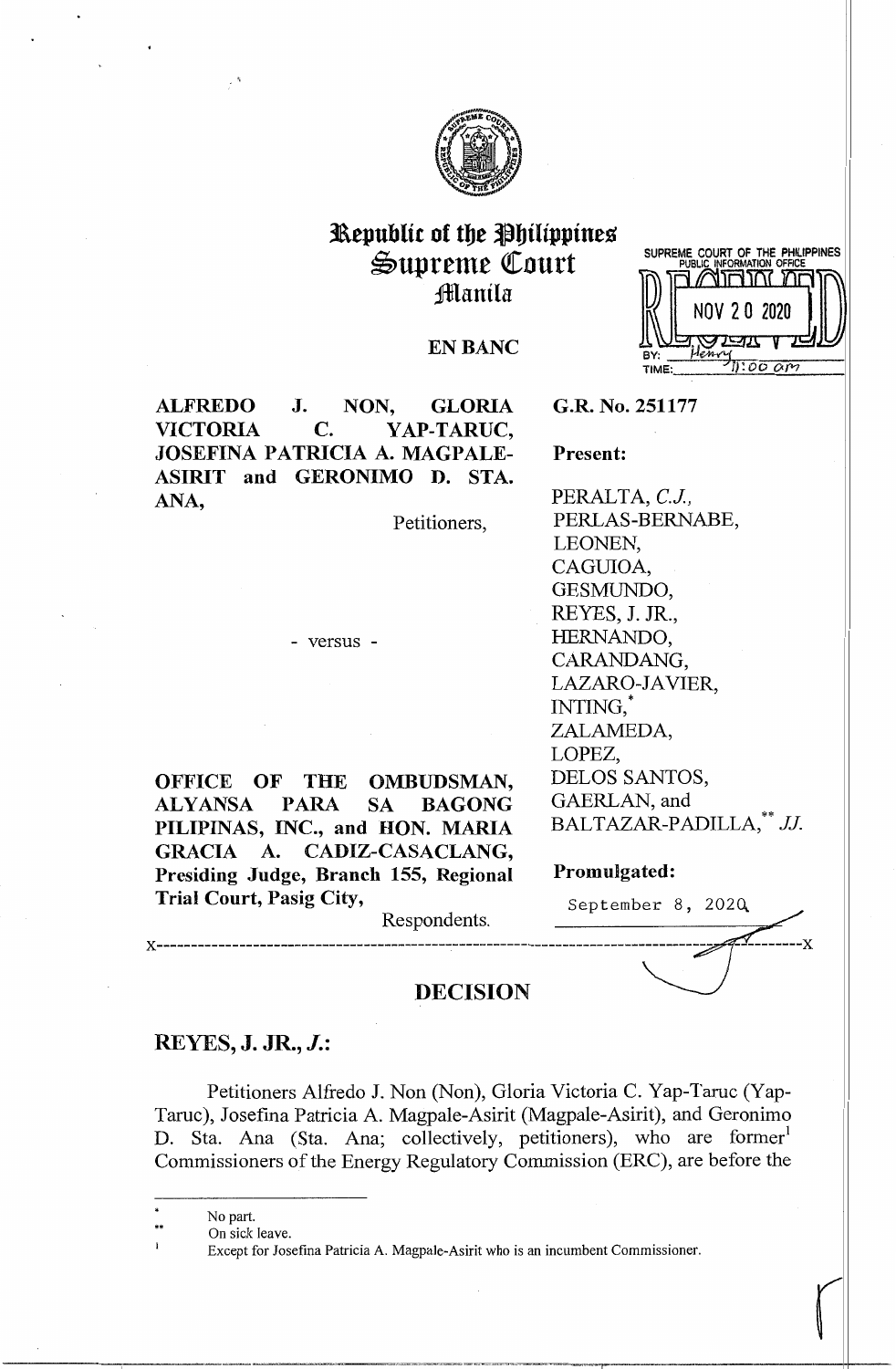$\overline{\mathbf{z}}$ 

/l

*t:,* .. f

Court *via* a Petition for *Certiorari* under Rule 65 of the Rules of Court, with prayer for temporary restraining order (TRO) and/or writ of preliminary injunction, assailing the Orders dated September 10, 2018 and October 22, -2018 of the Regional Trial Court, Branch 155 of Pasig City (RTC), in Criminal Case No. R-PSG-18-01280-CR which denied their Motion to :Quash, and their Motion for Reconsideration, respectively.

### **The Antecedents**

The case originated from ERC's issuance of Resolution No. 1, Series of 2016 (Resolution No. 1-2016) which moved the effectivity date of Resolution No. 13, Series of 2015 (Resolution No. 13-2015) from November 2015 to April 2016. The Resolution No. 13-2015 directed all distribution utilities (DUs) to conduct a competitive selection process **(CSP)** in securing their power supply agreements (PSAs).

Believing that Resolution No. 1-2016 was a ploy to accommodate or favor the Manila Electric Company (MERALCO) and its sister companies, and enable them to bag lucrative PS.As without complying with the CSP requirement, the Alyansa Para sa Bagong Pilipinas (ABP) filed before the Court on November 3, 2016 a Petition for *Certiorari* and Prohibition (With Urgent Prayer for the Issuance of a TRO and/or Writ of Preliminary Injunction) assailing the validity of Resolution No. 1-2016, as well as the CSP Guidelines, docketed as **G.R. No. 227670.<sup>2</sup>**

On November 23, 2016, the ABP also filed before the Office of the Ombudsman (Ombudsman) a verified complaint against herein petitioners, together with Jose Vicente B. Salazar{Salazar) for: (a) violation of Section 3(e) of Republic Act (R.A.) No. 3019 or the Anti-Graft and Corrupt Practices Act; (b) violation of R.A. No. 6713 or the Code of Conduct and Ethical Standards for Public Officials and Employees; (c) violation of R.A. No. 9136, otherwise known as the Electric Power Industry Reform Act of 2001; (d) grave abuse of authority; (e) grave misconduct; (f) oppression; and (g) gross neglect of duty.

The administrative complaint was docketed as OMB-C-A-16-0438, which gave rise to G.R. No.  $237586^3$  while the criminal complaint was

Entitled *"Alyansa Para sa Bagong P:hpinas, represented by Evelyn V Jallorina and Noel Vi/lanes v. Energy Regulatory Commission, represented by its Chairman, Jose Vicente, B. Salazar, Department of Energy, represented by &cretary Alfonso* G. *Cusi, MERALCO, Central Luzon Premiere Pow'er. Corporation, St. Raphael Power General Corporation, Panay Energy Development Corporation, Mariveles Power Generation Corporation, Global Luzon Energy Development Corporation, Atimonan One Energy, Inc., Redondo Peninsula Energy, Inc., and Philippine Competition Commission."* 

Entitled "Alyansa Para sa Bagong Pilipinas, Inc., represented by Noel G. Villones and Evelyn V. *Jallorina v. Court of Appeals, Jose Vicente B. Salazar, Gloria Victoria C. Yap-Taruc, Alfredo J. Non, et al."*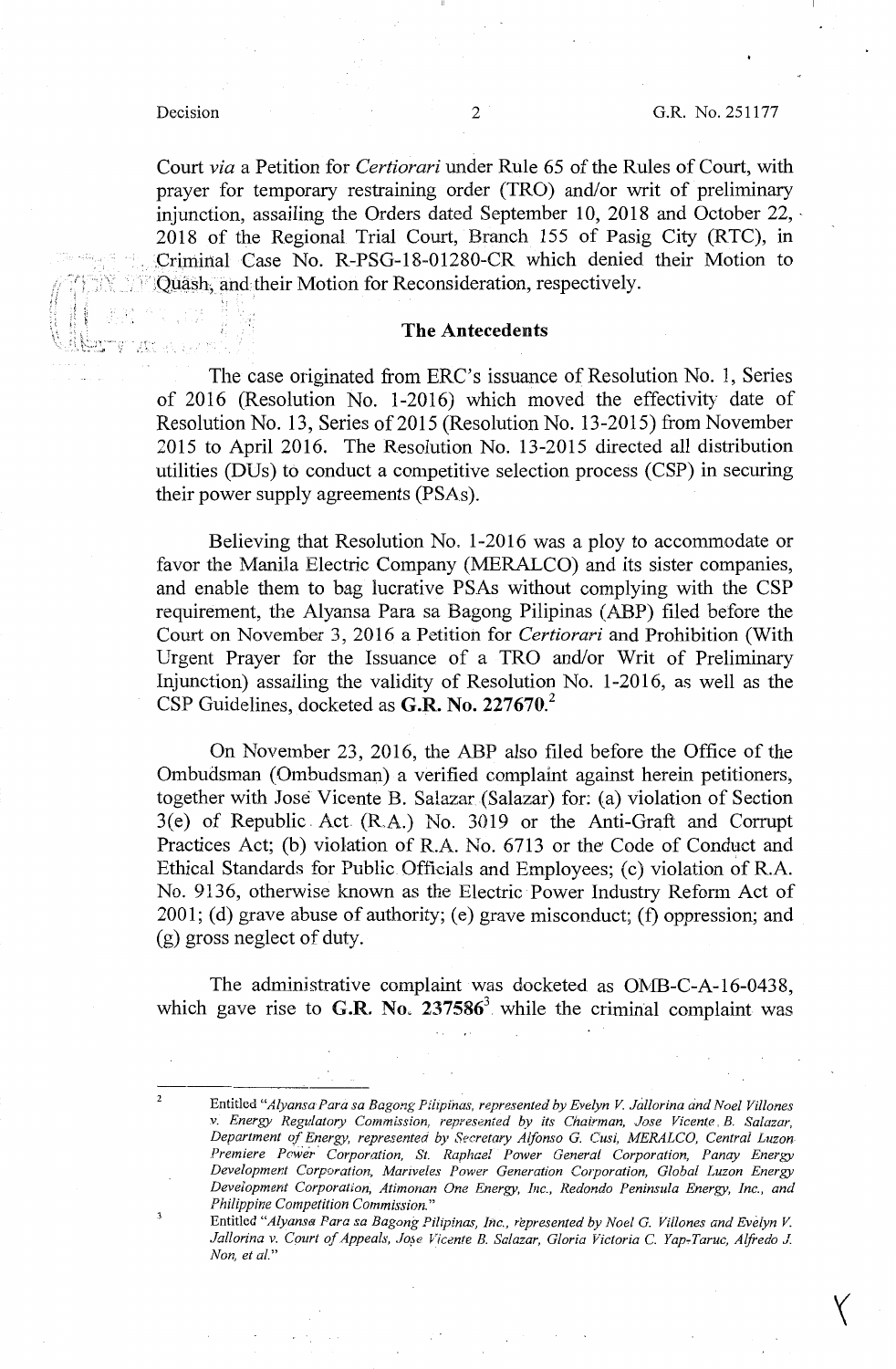4

docketed as OMB-C-C-16-0497 which led to the filing of **G.R. Nos. 239168,<sup>4</sup>240288<sup>5</sup>**and herein petition, **251177.** 

G.R. Nos. 239168 and 240288 were consolidated on July 30, 2018. Then these two, together with G.R. No. 237586 were consolidated with G.R. No. 227670 on October 17, 2018. On January 15, 2019, however, the Court deconsolidated the cases and returned to same original members-in-charge.

Meanwhile on September 29, 2017, the Ombudsman issued a Resolution in OMB-C-C-16-0497, finding probable cause to charge petitioners and Salazar for violation of Section 3(e) of R.A. No. 3019. From this, petitioners filed a petition for *certiorari* with the Court, docketed as G.R. No. 239168, while Salazar filed a separate petition, docketed as G.R. No. 240288. During the pendency of both G.R. Nos. 239168 and 240288, the Ombudsman filed a criminal Information before the RTC of Pasig City against petitioners and Salazar for violation of Section  $3(e)$  of R.A. No. 3019.

# The pertinent portion of the Information reads:

That on 6 November 2015 to 30 April 2016, or sometime.prior or subsequent thereto, in Pasig City, Philippines, and within the jurisdiction of this Honorable Court, accused public officers Jose Vicente. B. Salazar, being then Chairman and Chief Executive Officer, and Gloria Victoria C. Yap-Taruc, Alfredo J. Non, Josefina Patricia A. Magpale-Asirit, and Geronimo D. Sta. Ana, being then Commissioners, all of the Energy Regulatory Commission (ERC), committing the offense in relation to their official positions as such, conspiring and confederating and mutually helping one another, acting with evident bad faith, manifest partiality or gross inexcusable negligence, did then and there willfully, unlawfully and criminally · give unwarranted benefits, advantage or preference to MERALCO by modifying the date of implementation of Resolution No. 13, Series of 2015, which required MERALCO, other Distribution Utilities, Generation Companies and Electric Cooperatives to go through a Competitive Selection Process (CSP) before entering into Power Supply Agreements (PSA[s]) from 6 November 2015 to 30 April 2016, thereby favoring MERALCO by allowing it to file with ERC on 29 April 2016 the PSAs it entered with its sister companies/affiliates, namely: (1) Atimonan One Energy, Inc·. (AIE); 2) St. Raphael Power Generation Corporation (SR GenCor); (3) Central Luzon Premier Power Corporation (CLPPC); 4) Mariveles Power Generation Corporation (MP GenCor); 5) Redondo Peninsula Energy, Inc. (RPE); 6) Panay Energy Development Corporation (PEDC); and. 7) Global Luzon Energy Development Corporation

Entitled "Alfredo J. Non, Gloria Victoria C. Yap-Taruc, Josefina Patricia A. Magpale-Asirit and Geronimo D. Sta. Ana v. Office of the Ombudsman and Alyansa Para sa Bagong Pilipinas, Inc." Entitled "Jose Vicente B. Salazar v. Alyansa Para sa Bagong Pilipinas, Inc., Office of the *Ombudsman and* Hon *Regional Trial Caurt, Branch 155, Pasig City."* ' ' .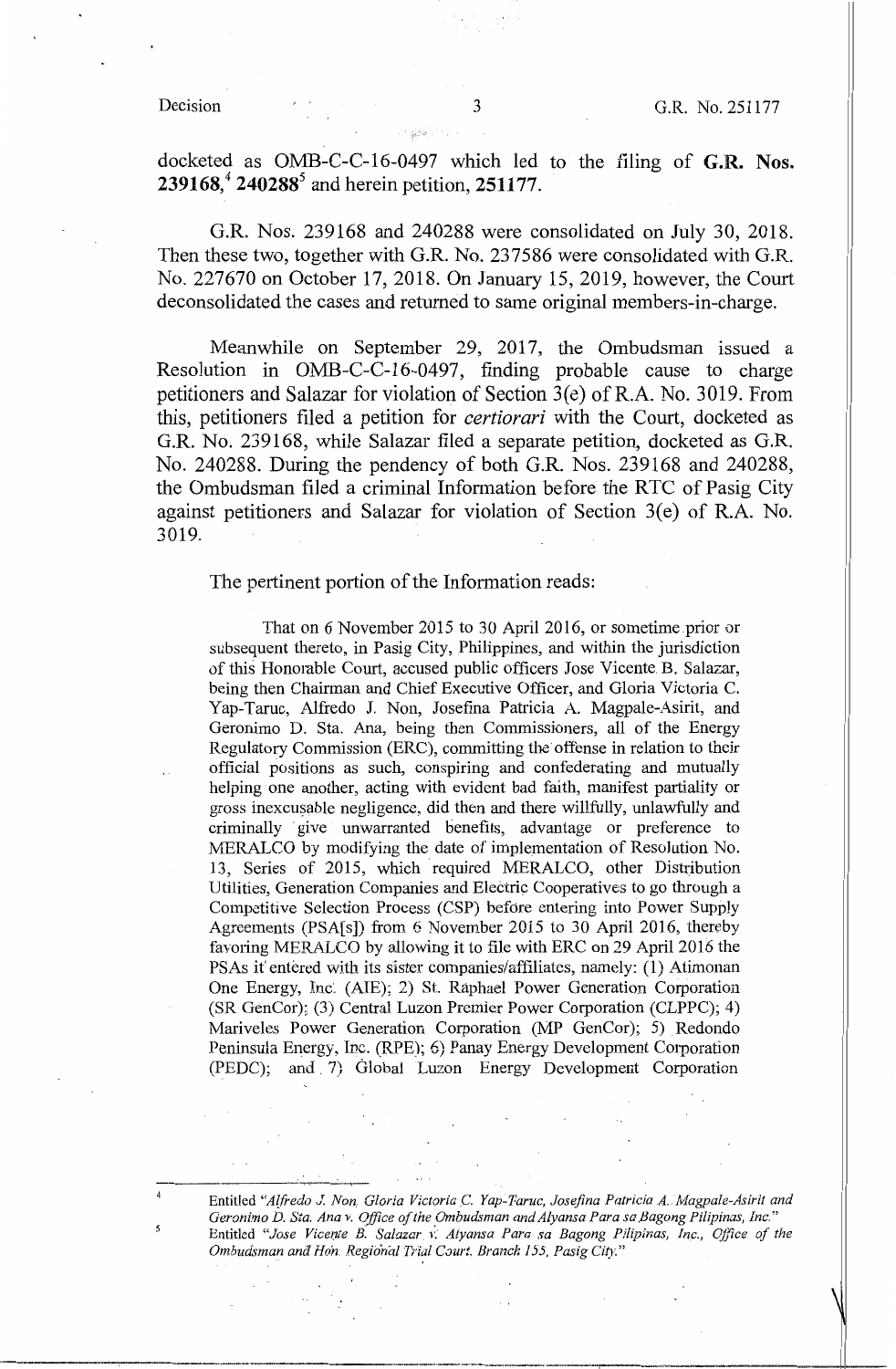(GLEDC), without complying with the CSP requirement, to the damage and prejudice of the government and public interest.

### CONTRARY TO LAW.<sup>6</sup>

The Information was docketed as Criminal Case No. R-PSG-18- 01280-CR and raffled to Branch 155 ofRTC Pasig City.

On July 12, 2018, petitioners filed a Motion to Quash dated July 11, 2018 on the ground that the RTC Pasig City has no jurisdiction over the case · pursuant to Section 2, paragraph 3 of R.A. No. 10660 which took effect in  $2015.<sup>7</sup>$ 

On September 10, 2018, the RTC Pasig City issued the herein assailed Order denying petitioners' Motion to Quash. It states:

x x x [T]his Court differs with the movant-commissioners in their assertion that the RTC of Pasig City cannot try their case because under [R.A. No.] 10660, *"cases falling under the jurisdiction of the Regional Trial Court under this section, shall be tried in a judicial region other than were the official holds office."* This is because as things stand, the Honorable Supreme Court has yet to promulgate the pertinent rules on the aforesaid innovation of the law. As there are no implementing rules yet on this particular matter, the default regime is the one found in Section  $[15(a)]$ , Rule 110 of the Revised Rules on Criminal Procedure,  $[viz.]$ , the criminal action shall be instituted and tried in the proper court of the municipality, city, or province where the offense was committed or where any of its essential ingredients took place. Since the instant Information alleges that the subject offense was committed by the accused in relation to the exercise of their official positions in the ERC, the office of which is seated in Ortigas Center, Pasig City, it cannot be gainsaid that this Court has territorial jurisdiction over the offense charged.

#### xxxx

WHEREFORE, premises considered, the Motion to Quash Information filed by accused Jose Vicente B. Salazar and the Motion to Quash Information filed by accused Alfredo Non, Gloria Victoria C. Yap-Taruc, Josefina Patricia A. Magpale-Asirit, and Geronimo D. Sta Ana, are hereby DENIED for want of basis. Let the arraignment of the accused proceed on September 19, 2018, at 8:30 in the morning, as previously scheduled.

SO ORDERED.<sup>8</sup>

6 7 *Rollo,* pp. 21-22.

AN ACT STRENGTHENING FURTHER THE FUNCTIONAL AND STRUCTURAL ORGANIZATION OF THE SANDIGANBAYAN, FURTHER AMENDING PRESIDENTIAL DECREE NO. 1606, AS AMENDED, AND APPROPRIATING FUNDS THEREFOR.

*Rollo,* p. 77.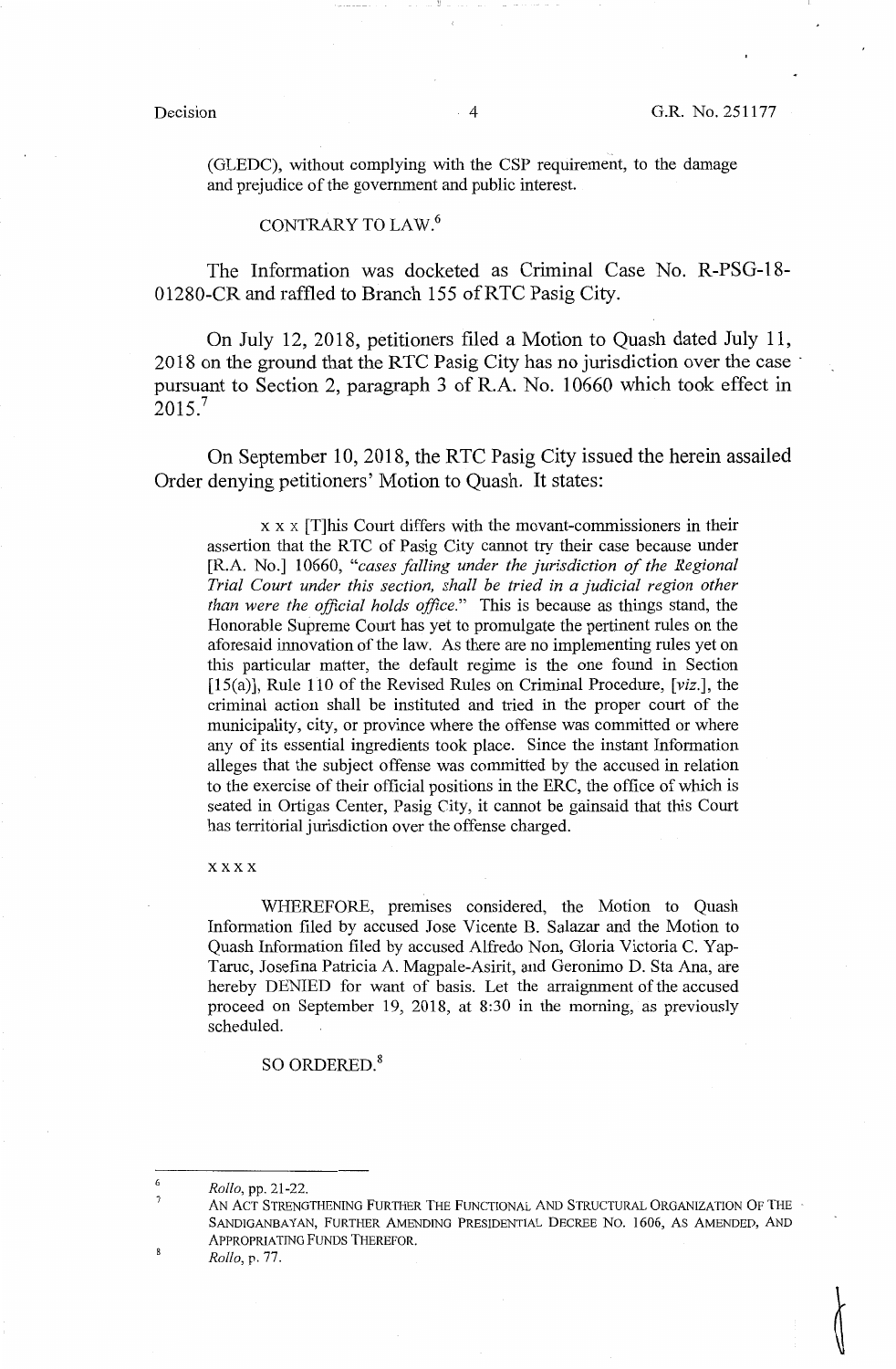Petitioners' motion for reconsideration was denied on October 22, 2018. <sup>9</sup>

Petitioners then filed an Urgent Motion for the Issuance of TRO or Writ of Preliminary Injunction dated October 29, 2018 in G.R. No. 239168, seeking to restrain RTC Pasig City from hearing Criminal Case No. R-PSG-18-01280-CR, on the ground that a prejudicial question exists in G.R. No. 227670. Petitioners also asserted that RTC Pasig City had no jurisdiction over the offense pursuant to Section 2 of R.A. No. 10660.

Upon their arraignment on November 21, 2018 in Criminal Case No. R-PSG-18-01280-CR, the petitioners pleaded "not guilty," and the trial court set the pre-trial conference on February 13, 2019. The initial presentation of prosecution evidence, however, has not commenced in view of the motion filed by petitioners to suspend proceedings.<sup>10</sup>

In the meantime, the Court, on May 3, 2019, rendered its Decision in G.R. No. 227670 holding that the assailed issuances of the ERC were void *ab initio.* 

On September 20, 2019, petitioners filed a Motion for Leave to File Supplemental Petition and the attached Supplemental Petition in G.R. No. 239168, arguing that respondent judge committed grave abuse of discretion amounting to lack or excess of jurisdiction in denying their Motion to Ouash. $^{11}$ 

The Court granted petitioners' Motion for Leave to File Supplemental Petition in **G.R.** No. 239168, which was docketed as a separate petition, herein **G.R. No. 251177. <sup>12</sup>**

### **The Issue**

Petitioners are now before the Court raising the sole issue that:

**THE PUBLIC RESPONDENT GRAVELY ERRED IN DENYING THE MOTION TO QUASH INFORMATION BECAUSE, BY EXPRESS PROVISIONS OF [R.A.] NO. 10660, SHE HAS NO JURISDICTION OVER THE CRIMINAL CASE AS IT MUST [BE] TRIED BY [A] REGIONAL TRIAL COURT IN A JUDICIAL REGION OTHER THAN IN THE NATIONAL CAPITAL JUDICIAL REGION. <sup>13</sup>**

Id. at 90.

10 11 Id.

9

12 Id. at 80-83.

- 13 Id. at 3-4.
	- Supra note 9.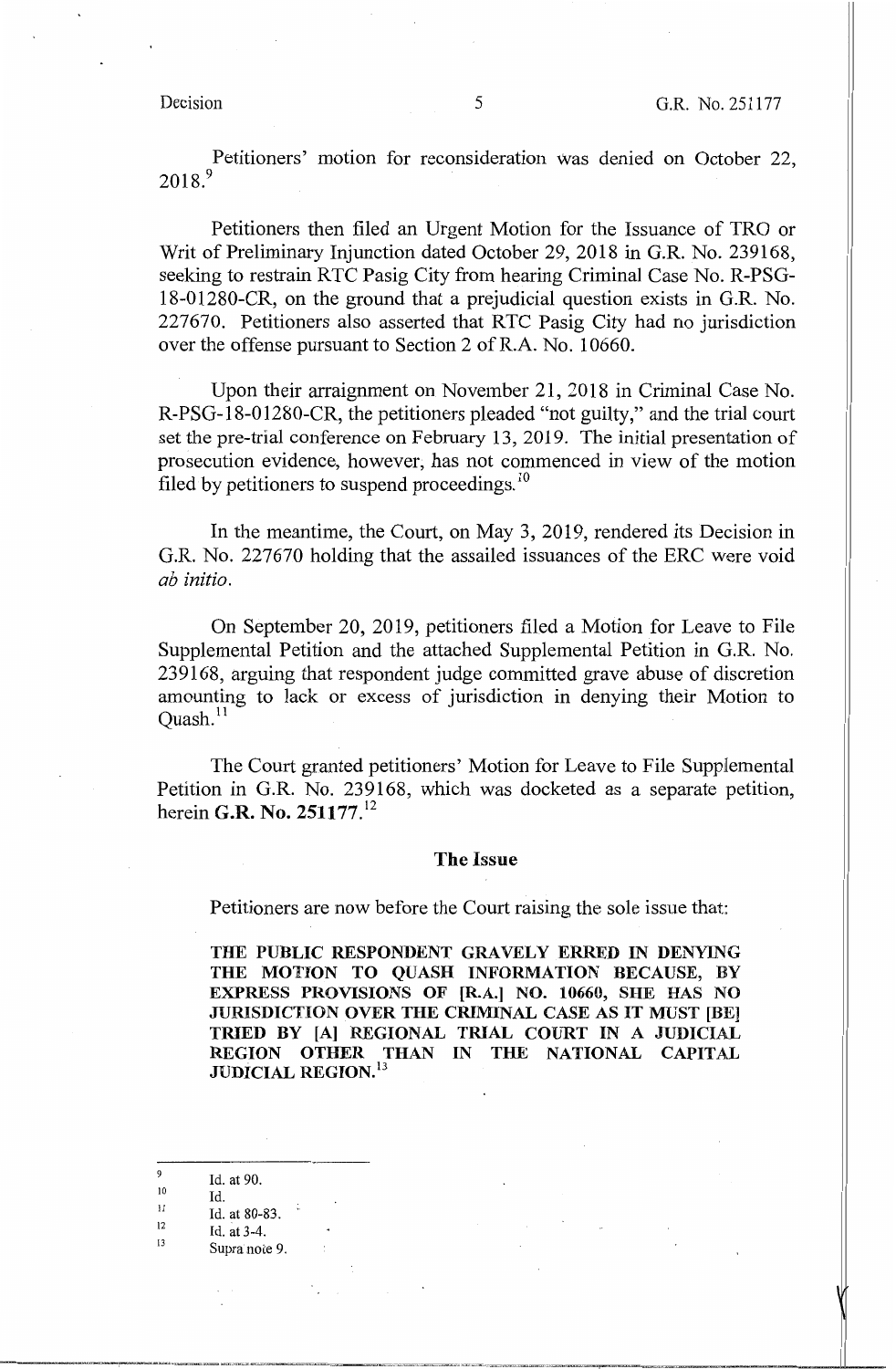#### The pertinent provision of R.A. No. 10660 reads:

SEC. 2. Section 4 of the same decree, as amended, is hereby further amended to read as follows:

SEC. 4. *Jurisdiction.* - The Sandiganbayan shall exercise exclusive original jurisdiction in all cases involving:

- a. Violations of Republic Act No. 3019, as amended, otherwise known as the Anti-Graft and Corrupt Practices Act, Republic Act No. 1379, and Chapter II, Section 2, Title VII, Book II of the Revised Penal Code, where one or more of the accused are officials occupying the following positions in the government, whether in a permanent, acting or interim capacity, at the time of the commission of the offense:
	- (1) Officials of the executive branch occupying the positions of regional director and higher, otherwise classified as Grade '27' and higher, of the Compensation and Position Classification Act of 1989 (Republic Act No. 6758), specifically including:
		- (a) Provincial governors, vice-governors, members of the *sangguniang panlalawigan,* and provincial treasurers, assessors, engineers, and other provincial department heads:
		- (b) City mayors, vice-mayors, members of the *sangguniang panlungsod,* city treasurers, assessors, engineers, and other city department heads;
		- ( c) Officials of the diplomatic service occupymg the position of consul and higher;
		- ( d) Philippine army and air force colonels, naval captains, and all officers of higher rank;
		- ( e) Officers of the Philippine National Police while occupying the posiiion of provincial director and those holding the rank of senior superintendent and higher;
		- (f) City and provincial prosecutors and their assistants, and officials and prosecutors in the Office of the Ombudsman and special prosecutor;
		- (g) Presidents, directors or trustees, or managers of government-owned or controlled corporations, state universities or i educational institutions or foundations.

 $\begin{picture}(220,20) \put(0,0){\line(1,0){10}} \put(15,0){\line(1,0){10}} \put(15,0){\line(1,0){10}} \put(15,0){\line(1,0){10}} \put(15,0){\line(1,0){10}} \put(15,0){\line(1,0){10}} \put(15,0){\line(1,0){10}} \put(15,0){\line(1,0){10}} \put(15,0){\line(1,0){10}} \put(15,0){\line(1,0){10}} \put(15,0){\line(1,0){10}} \put(15,0){\line($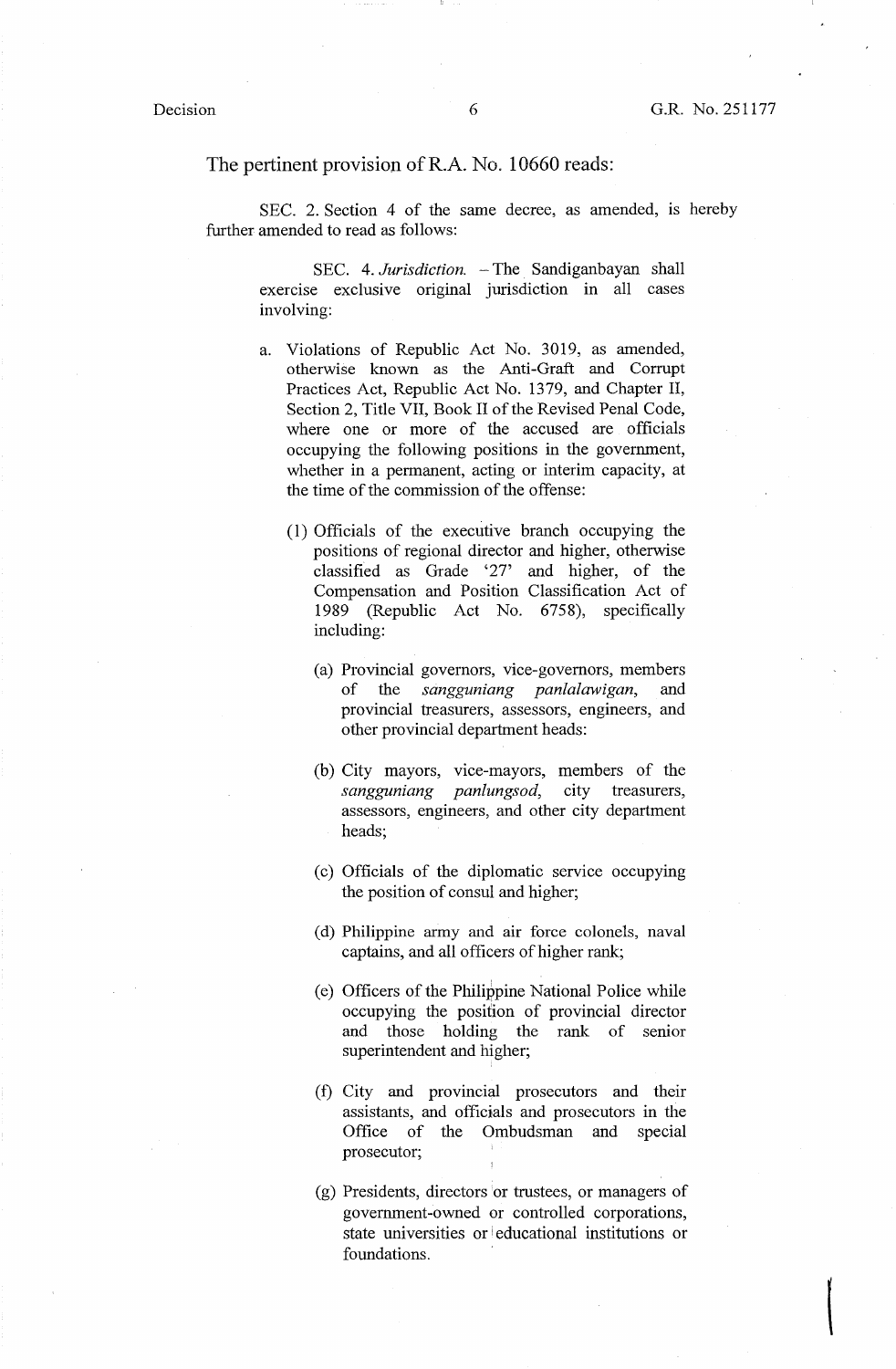$(2)$  Members of Congress and officials thereof . classified as Grade '27' and higher under the Compensation and Position Classification Act of 19\_89;

- (3) Members of the judiciary without prejudice to the provisions of the Constitution;
- (4) Chainnen and members of the Constitutional Commissions, without prejudice to the provisions of the Constitution; and
- (5) All other national and local officials classified as Grade '27' and higher under the Compensation and Position Classification Act of 1989.
- b. Other offenses or felonies whether simple or complexed with other crimes committed by the public officials and employees mentioned in subsection a. of this section in relation to their office.
- c. Civil and criminal cases filed pursuant to and in connection with Executive Order *Nos.* 1, 2, 14 and 14- A, issued in 1986.

*Provided,* **That the Regional Trial Court shall have exclusive original jurisdiction where the information: (a) does not allege any damage to the government or any bribery; or (b) alleges damage to the government or bribery arising from the same· or closely related transactions or acts in an amount not exceeding One million pesos (Pl,000,000.00):** 

Subject to the rules promulgated by the Supreme Court, the cases falling under the jurisdiction of the Regional Trial Court under this section shall be tried in a judicial region other than where the **official holds office:** (Emphases supplied)

Petitioners assert that under Section 2 of R.A. No. 10660, not only is the RTC vested with jurisdiction over the instant case, the law also fixed the venue of the action. The Congress' intent was to confer both jurisdiction and venue on certain cases that used to be within the jurisdiction of the Sandiganbayan to the RTC, but in a judicial region different from where the accused holds office. They argue that even though the Supreme Court has yet to promulgate rules therefor, since R,A. No. 10660 was already effective at the time of the filing of tho Infonnation, the public respondent should have applied its provisions.<sup>14</sup>

The Ombudsman, in its Ccnnment, meanwhile, avers that *certiorari* is not the proper remedy from a denial of a motion to quash. Assuming that *certiorari* is proper, it should have been filed with the Sandiganbayan. In

<sup>14</sup>*Rollo,* pp. 91-i 09.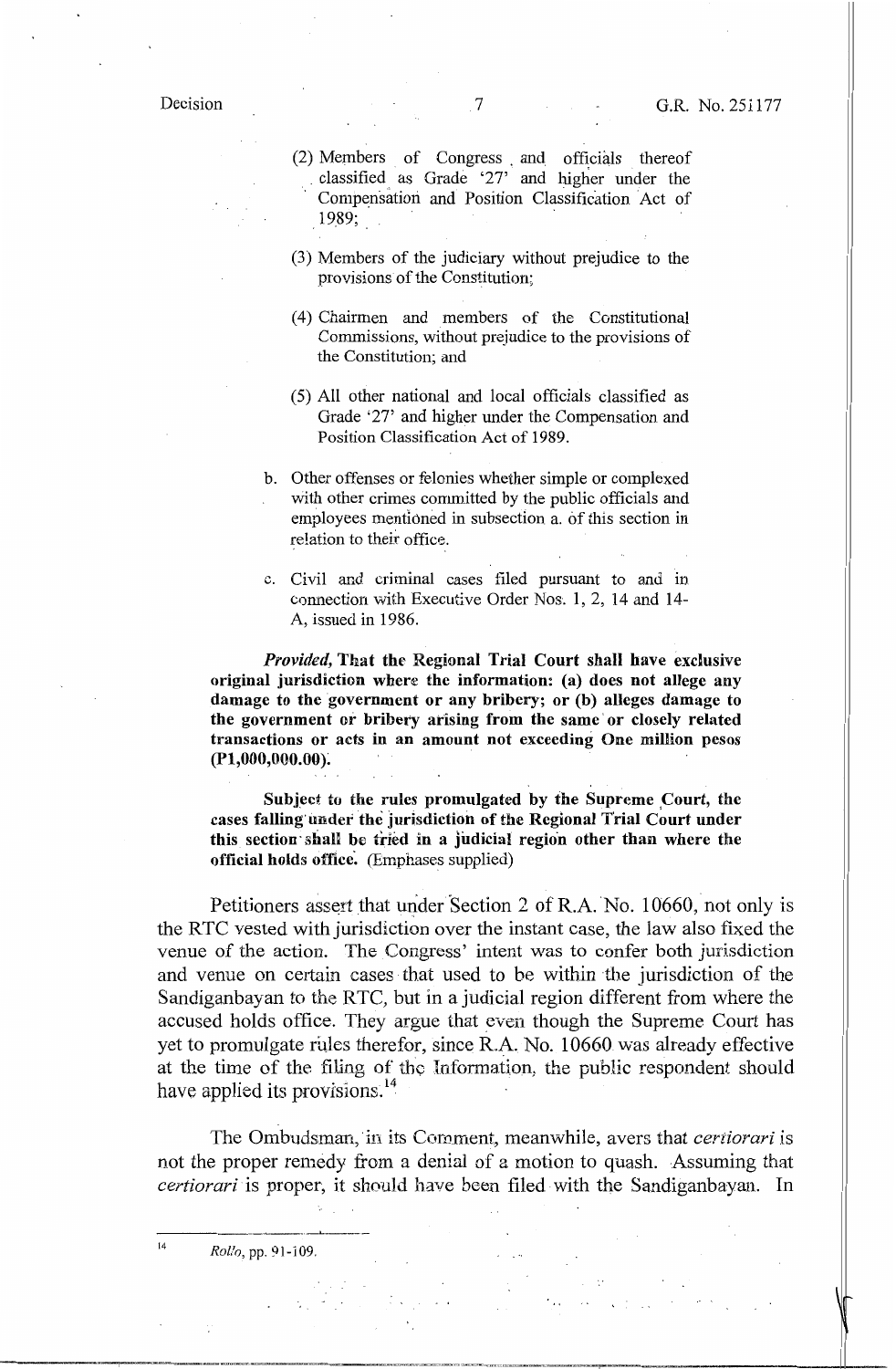any event, the RTC Pasig City has jurisdiction over Criminal Case No. R-PSG-18-01280-CR.

According to the Ombudsman, while Section 4 of the Sandiganbayan law (as amended by Section 2 of R.A. No. 10660) explicitly states that "cases falling under the jurisdiction of the RTC under this section shall be tried in a judicial region other than where the official holds office" such *proviso* is qualified by the phrase "subject to the rules promulgated by the Supreme Court." Said section regarding venue is not self-executing as it is still subject to the rules to be promulgated by the Supreme Court. This interpretation, according to the Ombudsman, is more consistent with the constitutional provision that the Congress may not deprive the Court of its power to promulgate rules of pleadings, practice, and procedure. Further, the Ombudsman asserts, as the Court has yet to promulgate the pertinent rules on venue, the actions against high ranking officials falling under the jurisdiction of the RTC under Section 4 must be instituted and tried in the court of the municipality or territory where the offense was committed or where any of its essential ingredients occurred," pursuant to existing rule on venue under Section 15(a), Rule 110 of the Revised Rules on Criminal Procedure.<sup>15</sup>

The Office of the Solicitor General (OSG), meanwhile, filed its Manifestation and Motion (In Lieu of Comment) stating that as the Tribune of the People and an officer of the Court, it shares in the task and responsibility of dispensing justice. In the discharge of its duty, it is mandated to present to the Court the position that will best uphold the interest of both the Government and the People. Thus, in certain instances, it may take a position adverse or contrary to that of its client.<sup>16</sup>

The OSG then expressed its agreement with petitioners specifically on the following points: that direct resort to this Court *via certiorari* was proper; that respondent judge gravely abused her discretion in denying petitioners' motion to quash; that the RTC Pasig City has no jurisdiction over Criminal Case No. R- PSG-18-01280-CR; and that petitioners are entitled to the issuance of a TRO/Writ of Preliminary Investigation.<sup>17</sup>

# **The Court's Ruling**

We grant the petition.

15 16 Ombudsman's Comment, pp. 3-10.

OSG's Manifestation and Motion, pp. 1-2.

17 Id. at 14-28.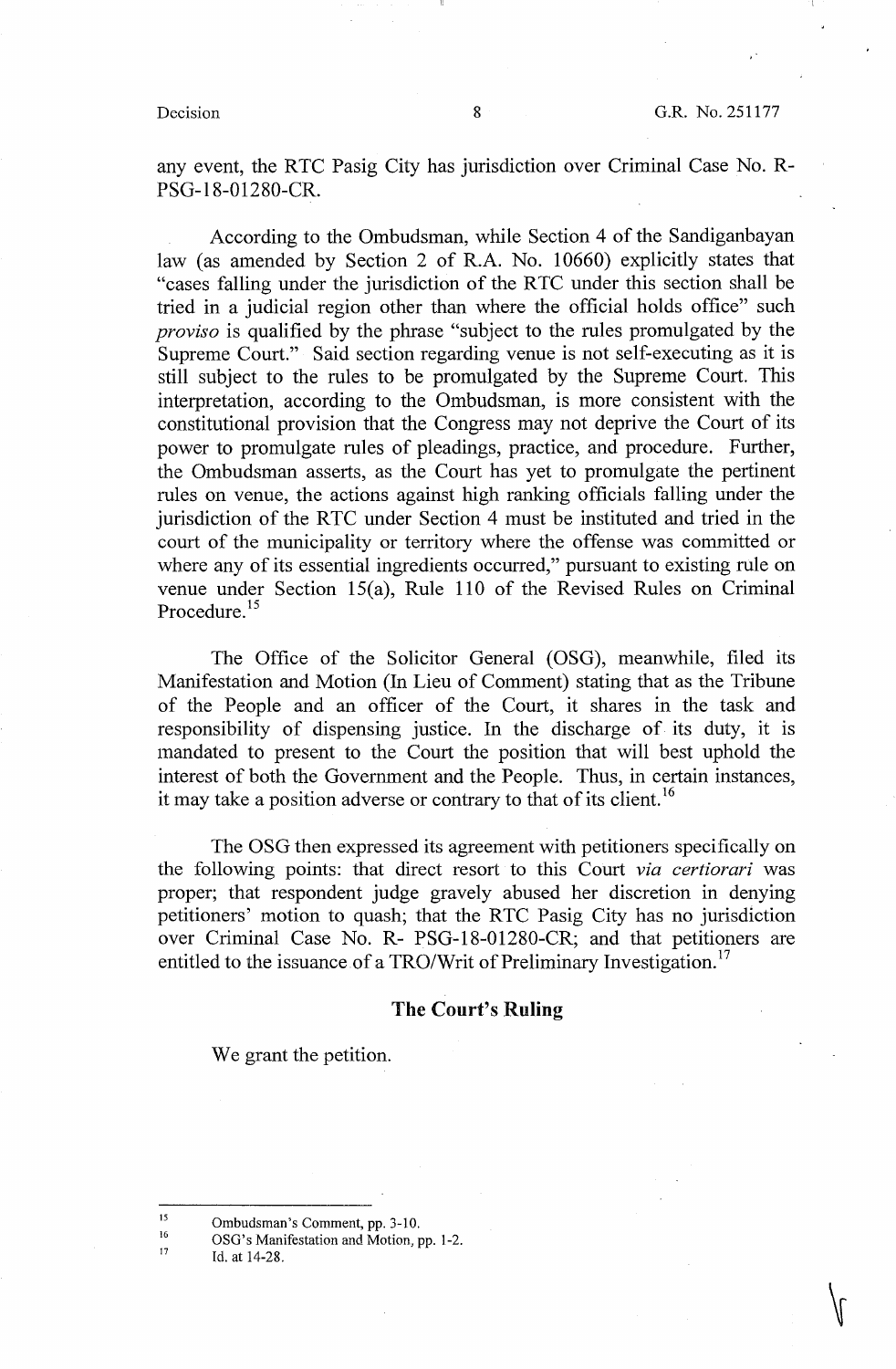### Decision

# *Direct recourse to the Court from a denial of a Motion to Quash allowed in meritorious cases*

As a rule, a denial of a motion to quash filed by an accused is not appealable, since an appeal from an interlocutory order is not allowed under Section  $1(b)$ , Rule 41 of the Rules of Court. Neither can it be a proper subject of a petition for *certiorari,* which is filed only in the absence of an appeal or any other adequate, plain, and speedy remedy. In a denial of a motion to quash information, the plain and speedy remedy is to proceed to trial. <sup>18</sup>

In the usual course of procedure, a denial of a motion to quash filed by an accused results in the continuation of the trial and the determination of his guilt or innocence. If a judgment of conviction is rendered and the lower court's decision of conviction is appealed, the accused can raise the denial of his motion to quash, not only as an error committed by the trial court, but as an added ground to overturn the latter's ruling.<sup>19</sup>

Thus, a direct resort to this Court *via* a special civil action for *certiorari* is an exception rather than the rule, and is a recourse that must be firmly grounded on compelling reasons. <sup>20</sup>

In meritorious cases, however, we have recognized *certiorari* as an appropriate remedy to assail interlocutory orders, specifically pertaining to denials of motions to quash. These instances are: (a) when the court issued the order without or in excess of jurisdiction or with grave abuse of discretion; (b) when the interlocutory order is patently erroneous and the remedy of appeal would not afford adequate and expeditious relief; (c) in the interest of a more enlightened and substantial justice; (d) to promote public welfare and public policy; and (e) when the cases have attracted nationwide attention, making it essential to proceed with dispatch in the consideration thereof. $21$ 

*Certiorari* is the appropriate remedy in grave abuse of discretion cases, if the petitioner can establish that the lower court issued the judgment or order without or in excess of jurisdiction or with grave abuse of discretion, and the remedy of appeal would not afford adequate and expeditious relief. The writ of *certiorari* serves to keep an inferior court within the bounds of its jurisdiction or to prevent it from committing such grave abuse of discretion amounting to excess or lack of jurisdiction, or to relieve parties from arbitrary acts of courts which courts have no power or

- 19 20 *Maximo* V. *Villapando, Jr.,* 809 Phil. 843, 870 (2017).
- 21 Id. at 871. Id

<sup>18</sup>  *Galzote v. Briones,* 673 Phil. 165, 172 (2011).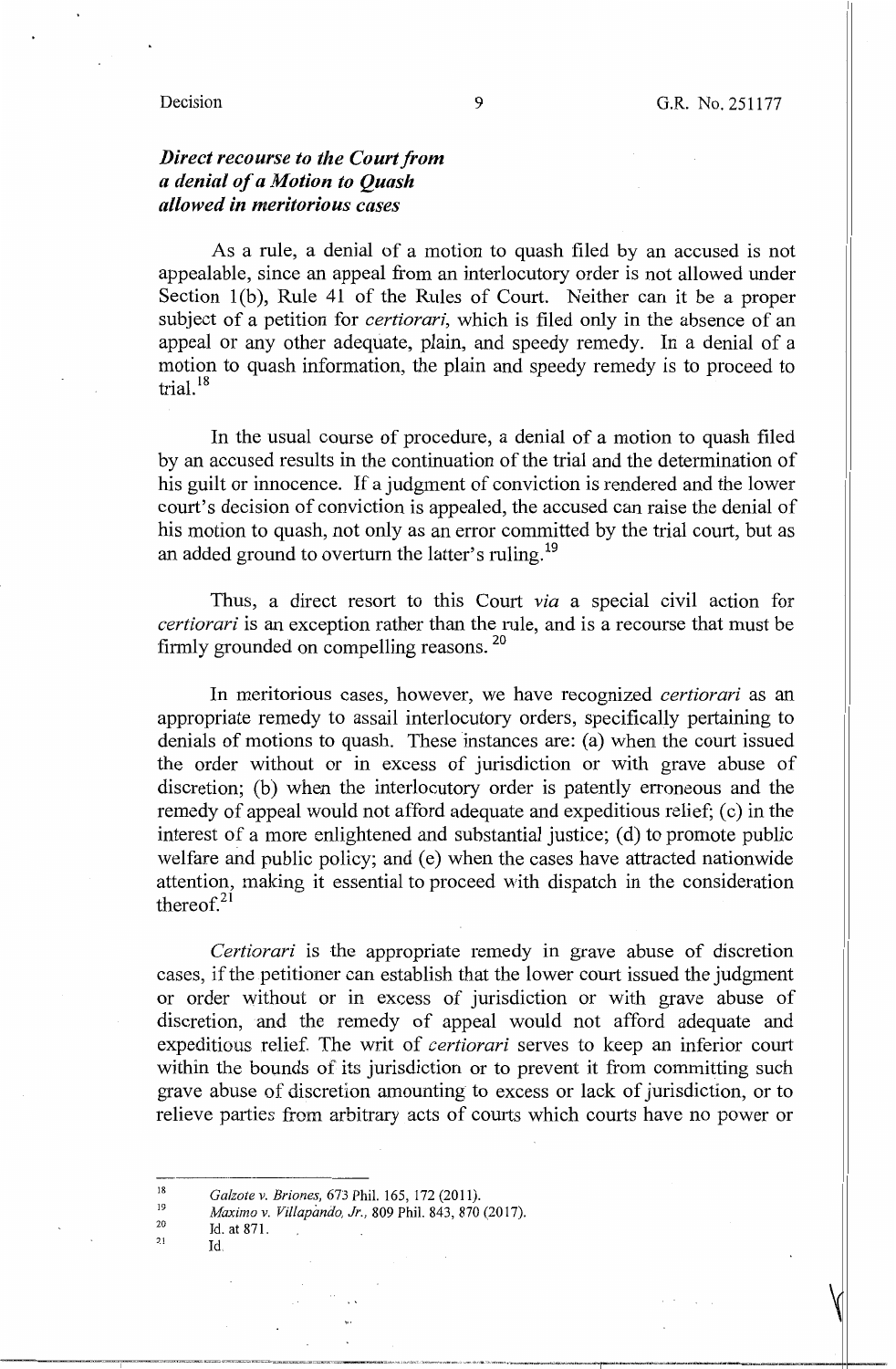*(* 

authority in law to perform. The burden is on the petitioner to show that the circumstances warrant the resort to *certiorari.* <sup>22</sup>

Here we find that the RTC Pasig City acted with grave abuse of discretion in denying petitioners' motion to quash the Information which warrants the resort to the filing of the instant Petition for *Certiorari.* 

By definition, the special civil action of *certiorari,* as provided for under Section 1, Rule 65 of the Rules of Court, is an extraordinary remedy that is available only upon showing that a tribunal, board or officer exercising judicial or quasi-judicial functions has acted without or in excess of jurisdiction or with grave abuse of discretion amounting to lack of excess of jurisdiction.

# As we held in *De Lima v. City of Manila: <sup>23</sup>*

*The writ is designed to correct grave errors of jurisdiction* — [W]hich means either that the judicial or quasi-judicial power was exercised in an arbitrary or despotic manner by reason of passion or personal hostility, or that the respondent judge, tribunal or board evaded a positive duty, or virtually refused to perform the duty enjoined or to act in contemplation of law, such as when such judge, tribunal or board exercising judicial or quasi-judicial powers acted in a capricious or whimsical manner as to be equivalent to lack of jurisdiction.

In the present case, respondent judge refused to grant the Motion to Quash filed by petitioners despite the clear wording of R.A. No. 10660 that cases falling under the jurisdiction of the RTC under Section 4, as amended, shall be tried in a judicial region other than where the official holds office.

# *RTC Pasig City has no jurisdiction over Criminal Case No. R-PSG-18-01280-CR*

In the September 10, 2018 Order of respondent judge, she held that since the "Supreme Court has yet to promulgate the pertinent rules on R.A. No. 10660 and there are no implementing rules yet on this particular matter. The default regime is found in Section 15(a), Rule 110 of the Revised Rules on Criminal Procedure, *viz.,* the criminal action shall be instituted and tried in the proper court of the municipality, city, or province where the offense was committed and where any of its essential ingredients took place."<sup>24</sup>

Such reasoning is specious.

<sup>22</sup>  Id. at 871, 873.

<sup>23</sup>  24 G.R. No. 222886, October 17, 2018.

*Rollo,* p. 77.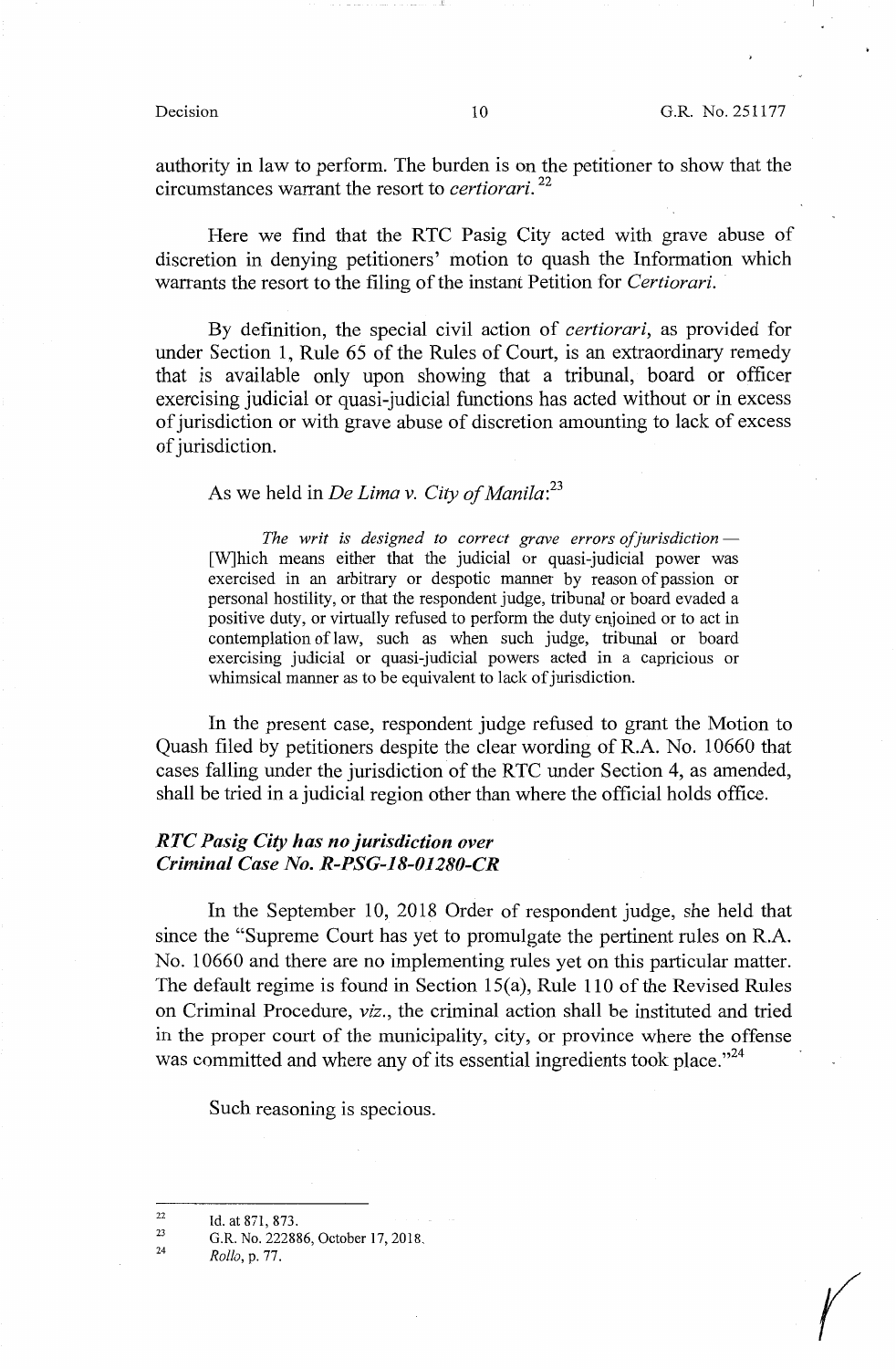A quick look at Section 15(a), Rule 110 of the Revised Rules on Criminal Procedure would reveal that when a law specifically provides a venue, then the criminal action shall be instituted in such place.

### SEC. 15. *Place where action is to be instituted.* —

(a) Subject to existing laws, the criminal action shall be instituted and tried in the court of the municipality or territory where the offense was committed or where any of its essential ingredients occurred.

Here, Section 2 of R.A. No. 10660 clearly provides that the RTC has original and exclusive jurisdiction when the information either: (a) does not allege any damage to the goverrunent or any bribery; or (b) alleges damage to the government or bribery arising from the same or closely related transactions or acts in an amount not exceeding One Million Pesos  $(41,000,000.00)$ . Moreover, such cases falling within the jurisdiction of the RTC shall be tried in a judicial region *other* than the place where the accused official holds office.

R.A. No. 10660 took effect in 2015. When the Information against petitioners was filed in 2018, petitioners were still Commissioners of the ERC, holding office in Ortigas, Pasig City. The Information also did not allege any amount of damage to the government, or any bribery. Applying Section 2 of R.A. No. 10660, the Information against petitioners should have been filed in a judicial region outside of the National Capital Judicial Region. Since jurisdiction is a matter of substantive law, the established rule is that the statute in force at the time of the commencement of the action determines the jurisdiction of the court.<sup>25</sup>

The *proviso "subject to the rules promulgated by the Supreme Court"*  should not stand as a hindrance to the application of the clear intention of the law.

The Senate deliberations on R.A. No. 10660 support the view that the RTC's jurisdiction under said law shall be tried in a judicial region outside of the place where the accused public official holds office.

As regards the amendment on page 3, lines 28 to 31, on the trial of cases falling within the jurisdiction of the RTC in a judicial region other than where the official holds office, **Senator Angara believed that the basic reasoning behind the provision is to prevent a public official from exerting influence over the RTC judge who is hearing the case. Senator Pimentel agreed,** saying that it is the assumption of the amendment.

*Anama v. Citibank, NA.,* 822 Phil. 630, 640 (2017).

25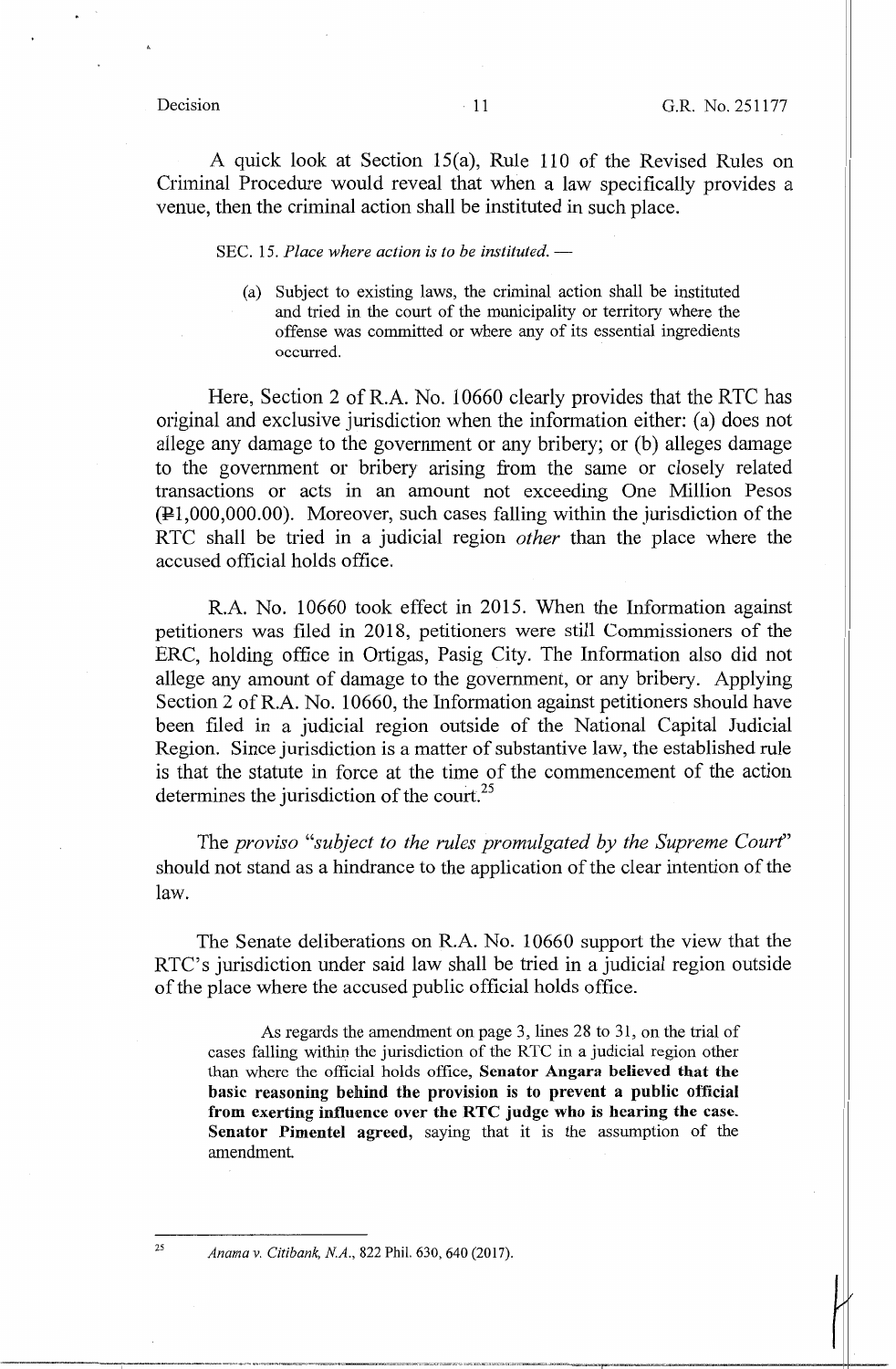Senator Angara expressed concern that the proposed amendment could be used as harassment against a public official. For instance, he noted that if cases are filed against a mayor or governor x x x in Region III and these cases are referred to RTCs in Regions I, II and IV, that would entail substantial expenses and time on their part. Senator Pimentel explained that the provision would only apply when there is already an information and it could not be considered harassment because those cases would have *to* go through the Ombudsman. He stated that tmder existing procedures, there are sufficient safeguards in detailing with such kind of situation, and he believed that the Ombudsman would not file harassment cases. Besides, not all cases filed with the Sandiganbayan lead *to*  convictions, he said. 26

Contrary to the interpretation of the respondent judge and the Ombudsman, the applicability of R.A. No. 10660 is not conditioned upon the promulgation of rules by the Court. As we declared in *Government Service Insurance System v. Daymiel:* <sup>27</sup>

Jurisdiction over a subject matter is conferred by the Constitution or the law, and rules of procedure yield *to* substantive law. Otherwise stated, jurisdiction must exist as a matter oflaw. Only a statute can confer jurisdiction on courts and administrative agencies.

If we were to follow respondents' reasoning - that until the Court comes up with implementing rules, the application of R.A. No. 10660 shall be put on hold - then the letter of the law would be rendered nugatory by the mere expediency of the Court's non-issuance of such rules. This is clearly not the intention of the framers of the law in placing the *proviso,*  neither would the Court countenance such a scenario. The Court cannot enlarge, diminish, or dictate when jurisdiction shall be removed, given that the power to define, prescribe, and apportion jurisdiction is, as a general rule, a matter of legislative prerogative.

Since the RTC of Pasig City has no jurisdiction over the present case, the dismissal of Criminal Case No. R-PSG-18-01280-CR is clearly in order. Further, all actions of the RTC of Pasig City in the case are declared null and void for having been issued without jurisdiction. As the Court held in *Bilag v. Ay-ay*,<sup>29</sup> "x x x any act that [a court] performs without jurisdiction shall be null and void, and without any binding legal effects." It is also well established that "the decision of a court or tribunal without jurisdiction is a total nullity. A void judgment for want of jurisdiction is no judgment at all. All acts performed pursuant to it and all claims emanating from it have no legal effect."<sup>30</sup> The dismissal of the case, thus, follows as a necessary

<sup>26</sup>  *Rollo,* p. 71.

<sup>27</sup>  28 G.R. No. 218097, March 11, 2019.

*Gonzales v. GJH Land, Inc.,* 772 Phil. 483, 510 (2015).

<sup>29</sup>  809 Phil. 236, 243 (2017).

<sup>30</sup>  *Tan v. Cinco,* 787 Phil. 441,450 (2016).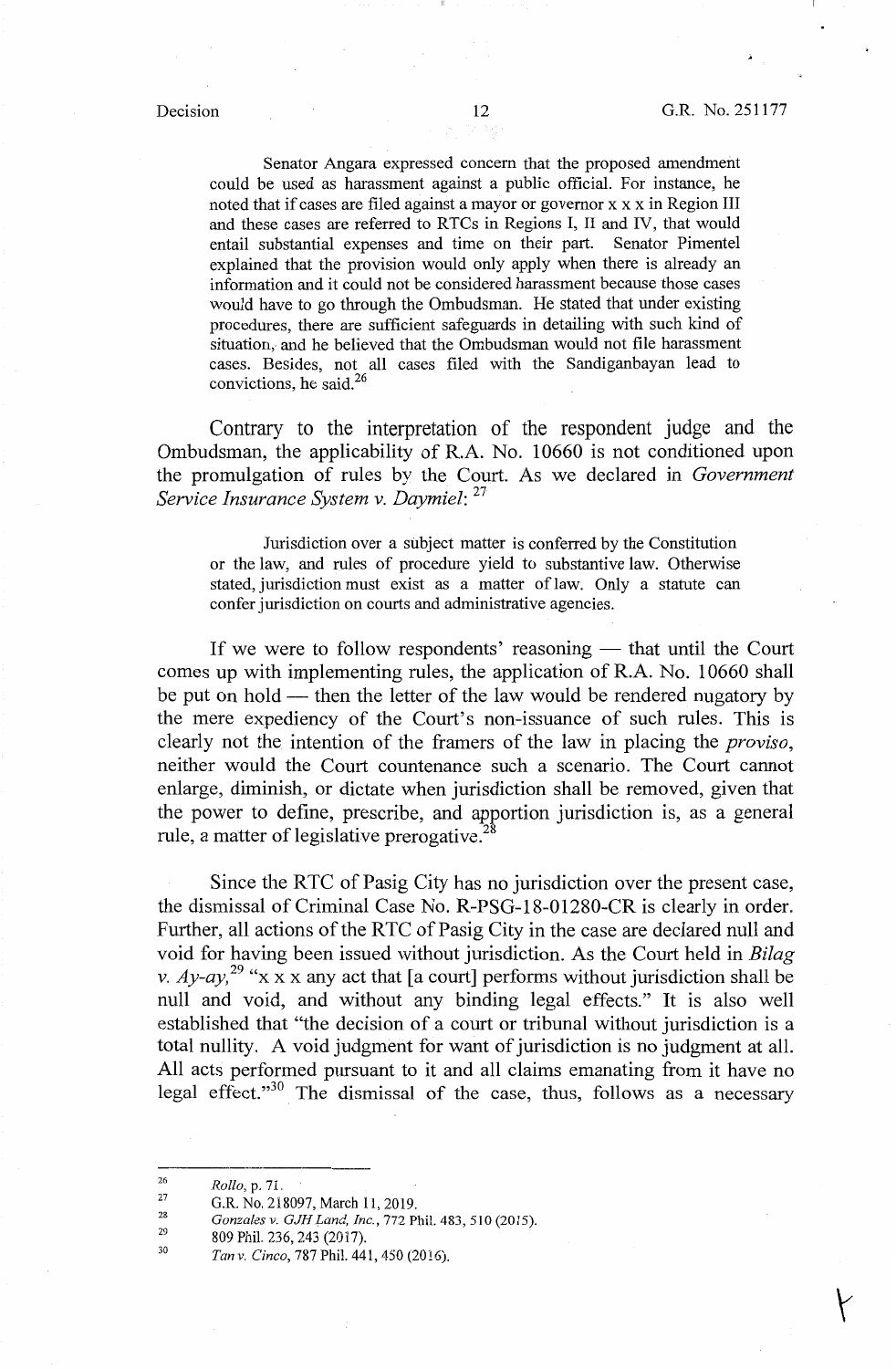consequence. As aptly stated in the case of *Radiowealth Finance Co., Inc. v. Pineda, Jr.:* <sup>31</sup>

Jurisdiction is a matter of substantive law. Thus, an action may be filed only with the court or tribunal where the Constitution or a statute says it can be brought. Objections to jurisdiction cannot be waived and may be brought at any stage of the proceedings, even on appeal. When a case is filed with a court which has no jurisdiction over the action, the court shall *motu proprio* dismiss the case.

**WHEREFORE,** the Petition is **GRANTED.** The Orders dated September 10, 2018 and October 22, 2018 of the Regional Trial Court, Branch 155, Pasig City are **ANNULLED** for lack of jurisdiction. Criminal Case No. R-PSG-18-01280-CR is ordered **DISMISSED.** All actions of and all proceedings undertaken by the RTC of Pasig City in the case are declared **NULL** and **VOID** for lack of jurisdiction.

### **SO ORDERED.**

*e-* Uv,.}\ / **JØSE C. REYLS**<br>Associate Justice  $\mathbf{\hat{J}R}$  .

**WE CONCUR:** 

**DIOSDADO**  *Chief* 

31 G.R. No. 227147, July 30, 2018.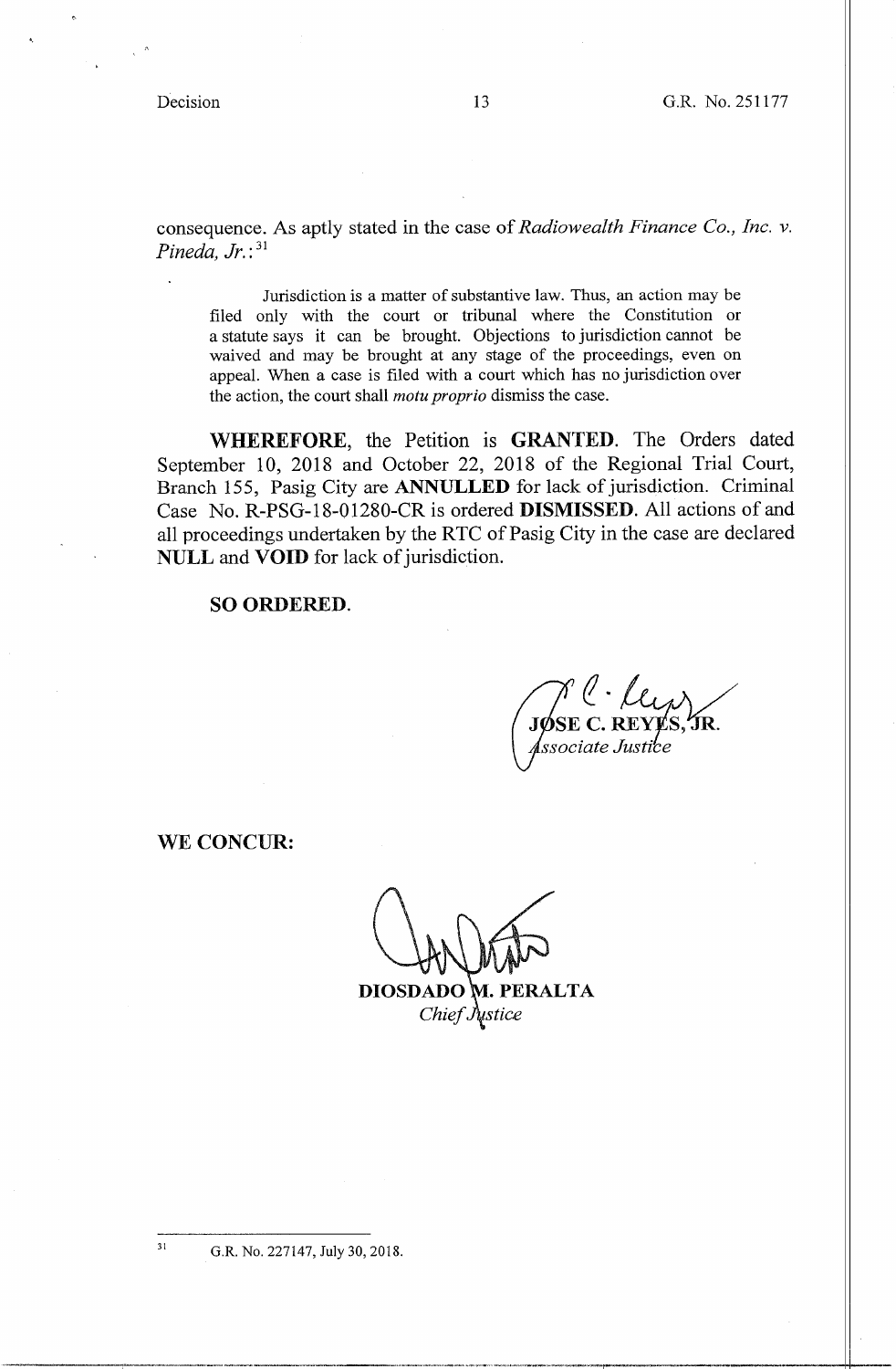..

.,.

*AAQ'4J/*  ESTELA MI PERLAS-BERNABE Septor Associate Justice

**FREDO** EN LA

RAMON PAUL L. HERNANDO Associate Justice

**RODI AMEDA** Askociate Justice

**EDGARDO L. DELOS SANTOS**  *Associate Justice* 

"MAR 'M.V. F. LEONEN

*Associate Justice* 

**SENJANTIN S. CAGUIOA ALEXANTER G. GESMUNDO**<br>sociate *Sustice* Associate Justice . *"Asra~~~ Justice* 

ROS **D. CARANDAN** *Associate Justice* 

 $NO$   $PBC$ **AMY C. LAZARO-JAVIER HENRI'JEAN PAIZE B. INTING**<br>Associate Justice *Associate Justice Associate Justice* 

 $\overbrace{H_{\text{H}}^{\text{H}}$ SAMUEL **H.** GAE *Associate Justice* 

**(ON SICK LEAVE) PRISCILLA J. BALTAZAR-PADILLA**  *Associate Justice*